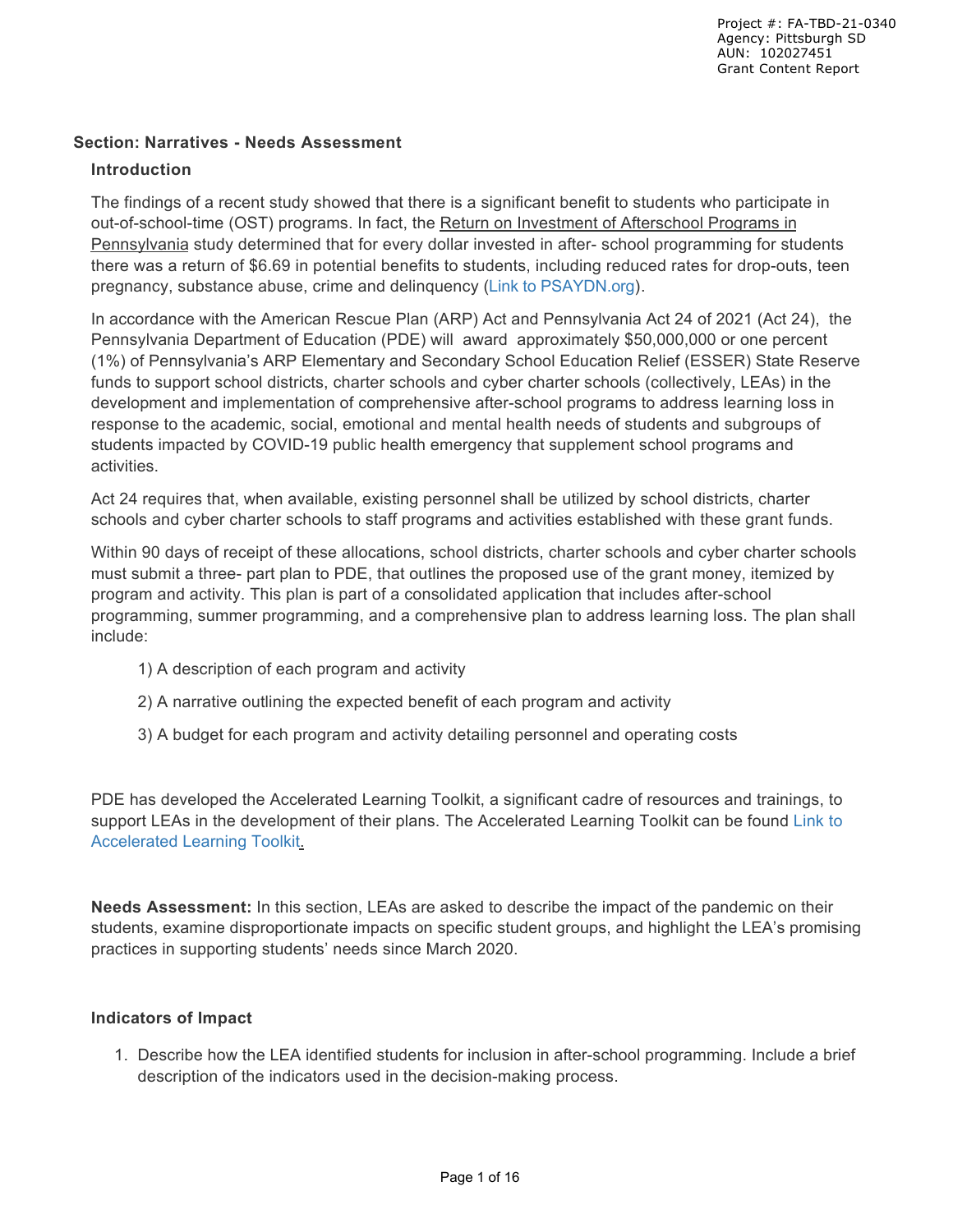While we know that every student has unfinished learning due to the circumstances of the pandemic, the district will utilize multiple factors to identify students who were disproportionately impacted by COVID-19 and will be targeted for inclusion in the after-school program. Some of the indicators the District will consider to identify the students most in need of support include but are not limited to the following: (1) unfinished learning (learning loss and learning lag as demonstrated through assessments, grades, attendance and course failures) and acceleration; (2) students in pivotal transition grades (3rd, 5th & 8th) and other identified grades based on school and district-level progress monitoring data. Examples include Reading Horizons (individual checkpoints), IEP Goals, Study Island assessments, Achieve 3000 (Lexile level), and Blue Streak math (fact fluency); and (3) social emotional indicators (students who have fewer strengths on the SEL survey than the average for the grade level). Some groups of students have a higher risk for impacts from environmental and systemic processes, specifically, students with disabilities, English learners, homeless, and foster care youth. Because of the higher likelihood for negative educational impacts for these populations of students, they will receive additional examination and input will be sought from teachers, principals, and families for consideration of inclusion in after-school programming. Acknowledging that extant data do not always provide an accurate picture of student need, in addition to the data used to identify students, each principal will work with their teachers and staff to ensure that students who have a need and are not identified through the data review will be included in consideration for the available programs.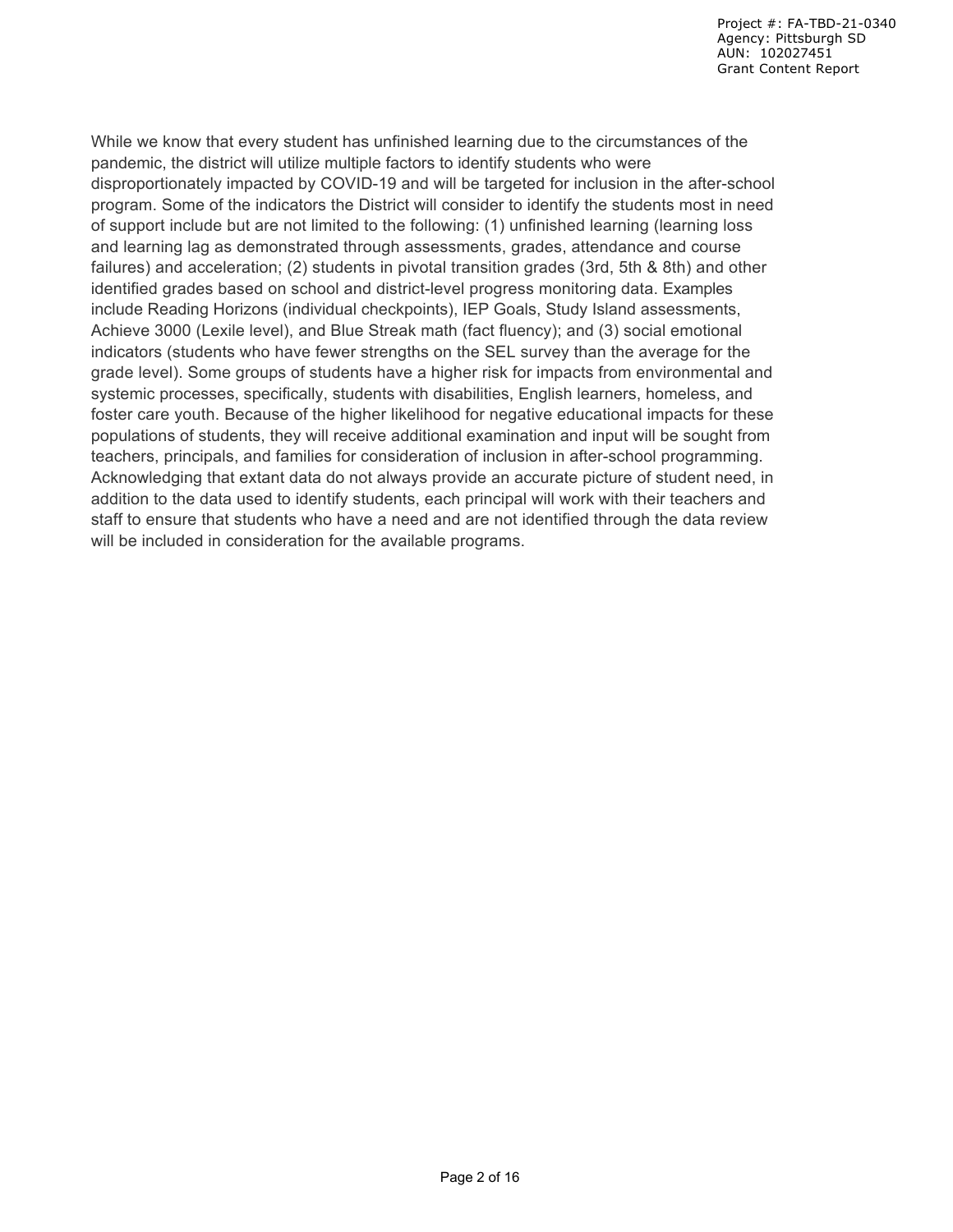### **Section: Narratives - After-school Program**

**After-school Program Questions:** In this section, LEAs are asked to describe the activities they have designed to provide after- school programming for their students.

2. Identify the target student-group for the summer school program. Will the focus be on academic growth, social and emotional wellness, or some other factor to support student growth? For each group, provide specific strategies that were used or will be used to identify and measure impacts.

| <b>Student Group</b>                                    | <b>Area of Focus</b>   | <b>Number of Students</b><br><b>Served</b> | <b>Provide specific</b><br>strategies that were<br>used or will be used<br>to identify and<br>measure impacts                                                           |
|---------------------------------------------------------|------------------------|--------------------------------------------|-------------------------------------------------------------------------------------------------------------------------------------------------------------------------|
| Major Racial and<br><b>Ethnic Groups</b>                | <b>Academic Growth</b> | 3,710                                      | School attendance<br>(including chronic<br>absence), NWEA MAP<br>and Academic<br>Progress as measured<br>by student<br>performance on<br>activities and<br>assignments. |
| Children from Low-<br><b>Income Families</b>            | Academic Growth        | 4,900                                      | School attendance<br>(including chronic<br>absence), NWEA MAP<br>and Academic<br>Progress as measured<br>by student<br>performance on<br>activities and<br>assignments. |
| Children with<br>Academic Growth<br><b>Disabilities</b> |                        | 1,750                                      | School attendance<br>(including chronic<br>absence), NWEA MAP<br>and Academic<br>Progress as measured<br>by student<br>performance on<br>activities and<br>assignments. |
|                                                         |                        |                                            | School attendance                                                                                                                                                       |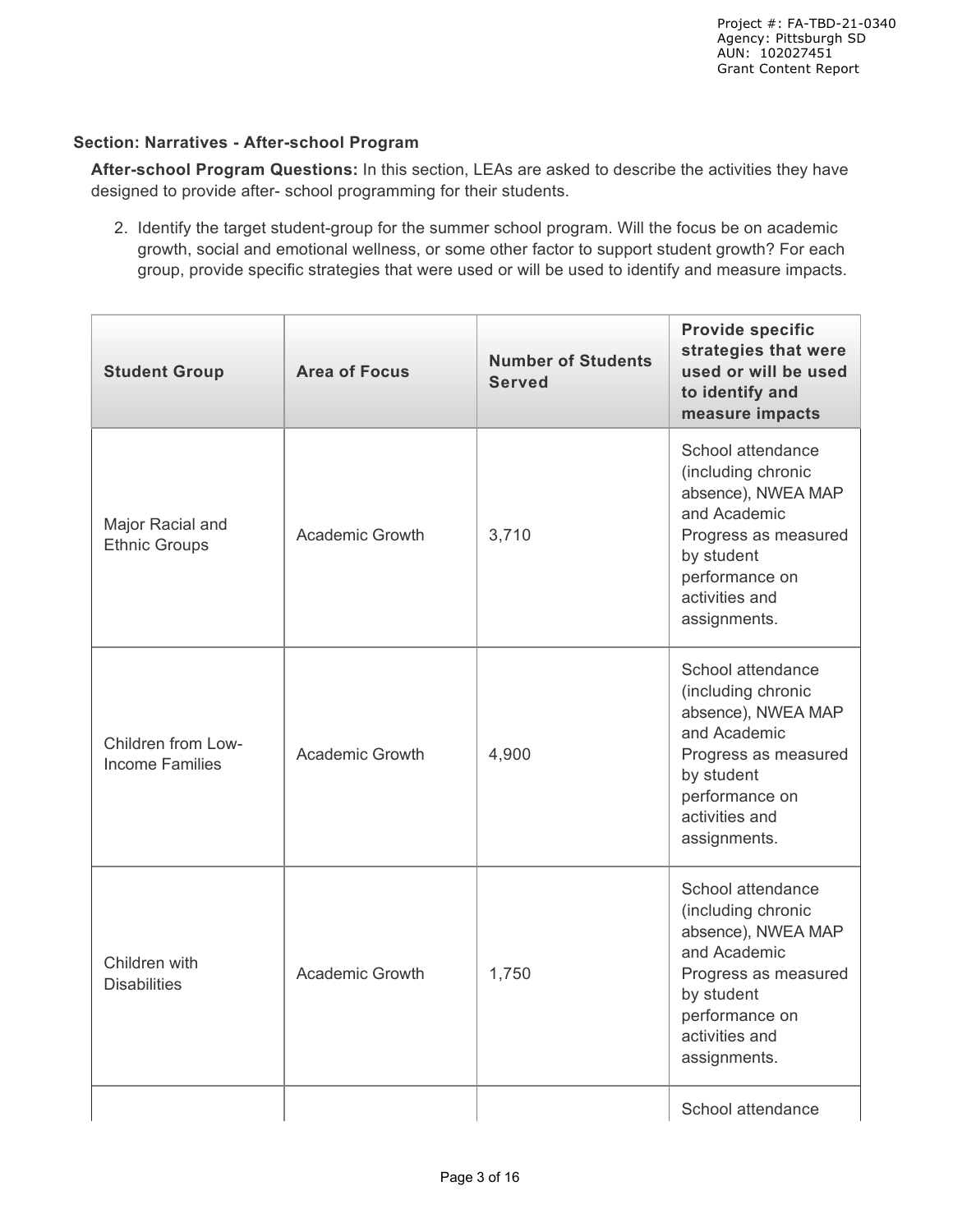| <b>Student Group</b>                         | <b>Area of Focus</b>   | <b>Number of Students</b><br><b>Served</b> | <b>Provide specific</b><br>strategies that were<br>used or will be used<br>to identify and<br>measure impacts                                                           |
|----------------------------------------------|------------------------|--------------------------------------------|-------------------------------------------------------------------------------------------------------------------------------------------------------------------------|
| <b>English Learners</b>                      | <b>Academic Growth</b> | 350                                        | (including chronic<br>absence), NWEA MAP<br>and Academic<br>Progress as measured<br>by student<br>performance on<br>activities and<br>assignments.                      |
| Gender                                       | <b>Academic Growth</b> | 3,500                                      | School attendance<br>(including chronic<br>absence), NWEA MAP<br>and Academic<br>Progress as measured<br>by student<br>performance on<br>activities and<br>assignments. |
| <b>Students Experiencing</b><br>Homelessness | <b>Academic Growth</b> | 100                                        | School attendance<br>(including chronic<br>absence), NWEA MAP<br>and Academic<br>Progress as measured<br>by student<br>performance on<br>activities and<br>assignments. |
| <b>Students Experiencing</b><br>Homelessness | <b>Academic Growth</b> | 100                                        | School attendance<br>(including chronic<br>absence), NWEA MAP<br>and Academic<br>Progress as measured<br>by student<br>performance on<br>activities and<br>assignments. |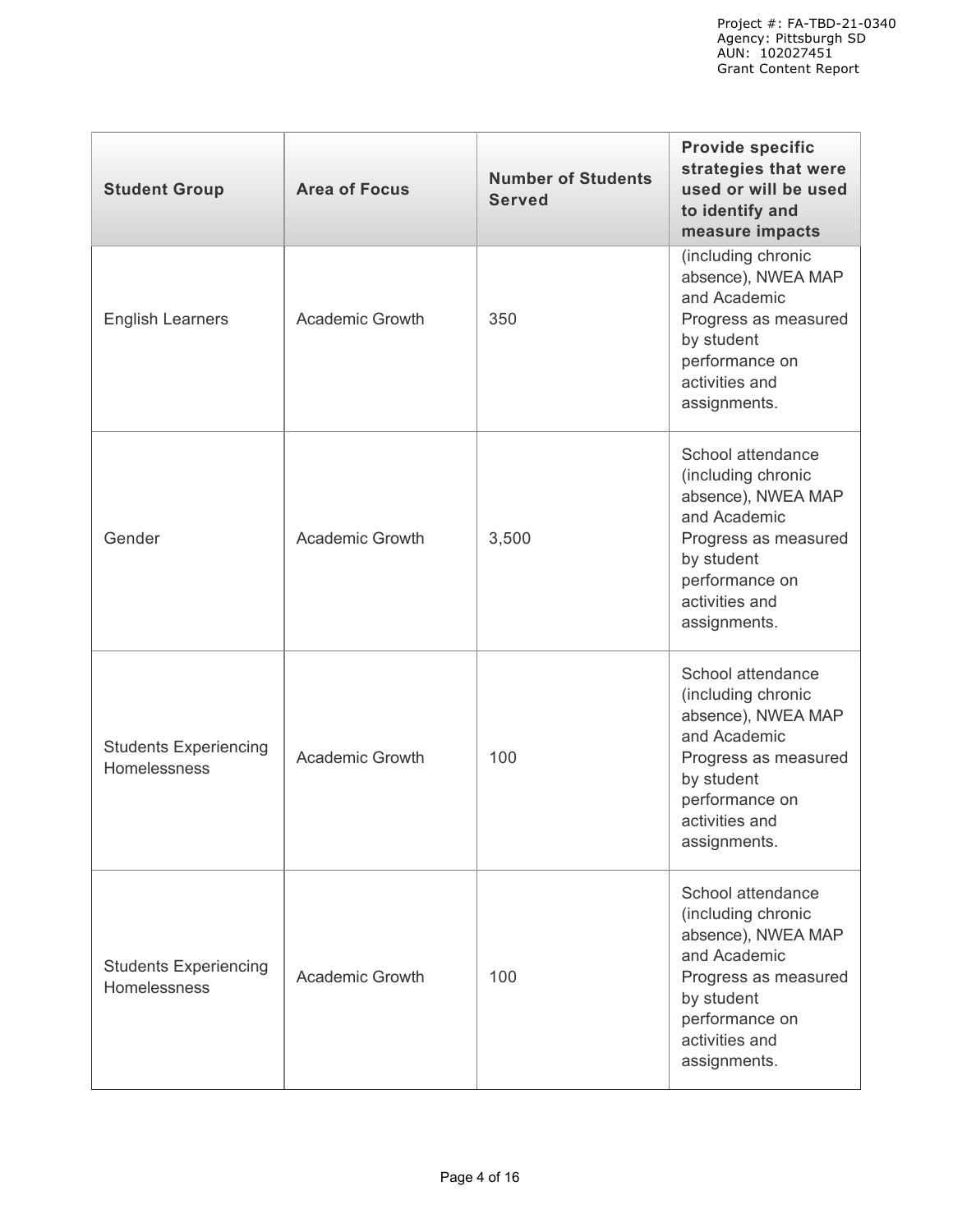3. Describe the evidence-based resources that will be used to support student growth during the after- school program.

Programming will be designed at the school level within parameters that are based on indicators of quality in after-school programming, specifically grounded in the work of Pennsylvania Statewide After-School Youth Development Network (PSAYDN) and Allegheny Partners for Out of School Time (APOST). PSAYDN's Statement of Quality in After-School outlines the necessary elements of a quality program in four core areas: (1) Structure and Management (2) Positive Connections (3) Safety and Health and (4) Activities. Complete details regarding these core areas can be found at: https://www.psaydn.org/home/quality-andsustainability-work/ It is the District's goal to ensure that all after-school programming will embody these core elements. Programming will also be focused on academic and/or SEL goals specific to each school and responsive to the need demonstrated by their student population. Other support programs listed in this application, e.g. Justice Scholars and Saving our Sons and Daughters, are established programs that have been in operation and will continue with the support of this grant.

4. Describe the staff that will provide the after- school program (i.e., Internal staff or outside resources).

| <b>Number of Staff Members</b> | <b>Internal/Outside Provider</b> | Role                                                                                                                                                                                                                                                                                                                                                                                                                        |
|--------------------------------|----------------------------------|-----------------------------------------------------------------------------------------------------------------------------------------------------------------------------------------------------------------------------------------------------------------------------------------------------------------------------------------------------------------------------------------------------------------------------|
| 45                             | Internal                         | One staff member per building<br>to lead the after-school<br>academic reading and math<br>portion of the program will be<br>funded from this grant. This<br>grant will fund 24 of the 45 staff<br>members. The remaining 21<br>program leads will likely be<br>funded in ESSER III. Note:<br>costs for the internal staff<br>(teacher's, paras etc.) that will<br>teach/work in the program will<br>be paid from ESSER III. |
|                                | <b>External Provider</b>         | Enrichment and SEL providers<br>that the District will contract<br>with to implement the<br>enrichment portion of the<br>program. Number TBD based<br>on RFP process.                                                                                                                                                                                                                                                       |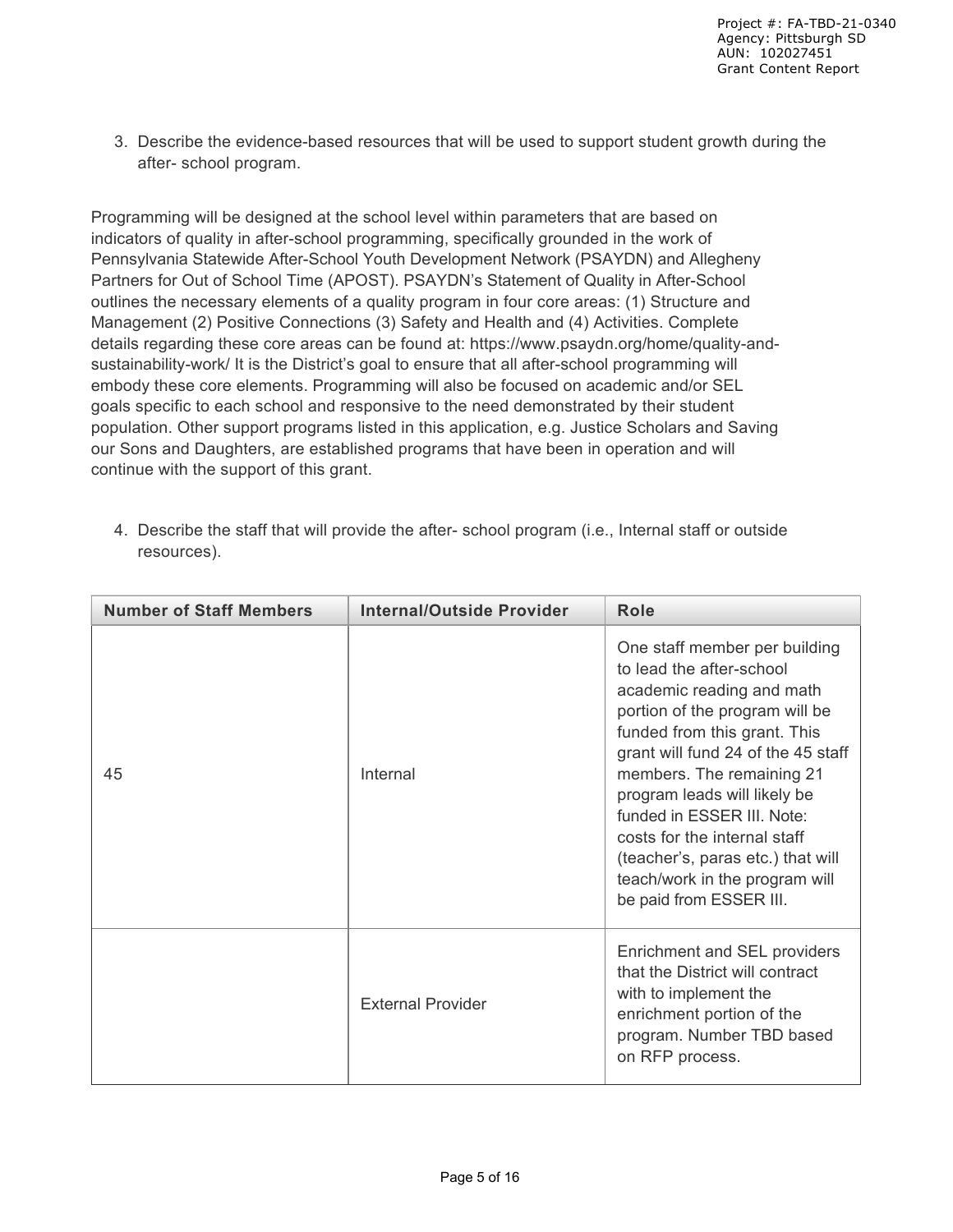**a. The LEA assures it understands it is responsible to offer the work to its internal employees prior to engaging outside entities.**

#### $\mathscr{A}$

- **b. The LEA assures it understands it is responsible to ensure that all after-school program staff hold the appropriate certifications for the program that is being delivered.**
- 5. How will the LEA assess the success of the after-school program? Please identify the tool, frequency of use, and expected results.

| <b>Tool Used to Evaluate</b><br><b>Success</b> | <b>Frequency of Use</b> | <b>Expected Results</b>                                                                                                                                                                                                                                           |
|------------------------------------------------|-------------------------|-------------------------------------------------------------------------------------------------------------------------------------------------------------------------------------------------------------------------------------------------------------------|
| <b>Total Attendance</b>                        | End of program          | At least 30% of the participants<br>will attend a minimum of 80% of<br>the available program days.                                                                                                                                                                |
| Average Attendance                             | End of program          | Average daily attendance will<br>be greater than 50% of the<br>targeted students.                                                                                                                                                                                 |
| <b>NWEA Map</b>                                | 3 times per year        | Participants who attended 80%<br>of the available program days<br>will demonstrate greater than<br>the projected improvement in<br>their standardized score (RIT<br>expected growth) on the Math<br>and ELA NWEA MAP<br>assessments.                              |
| <b>NWEA Map</b>                                | 3 times per year        | 80% of the students who<br>participate in at least 80% of<br>the available program days will<br>demonstrate greater increases<br>in their national percentile rank<br>in ELA and Math compared to a<br>matched sample of students<br>(match based on demographic, |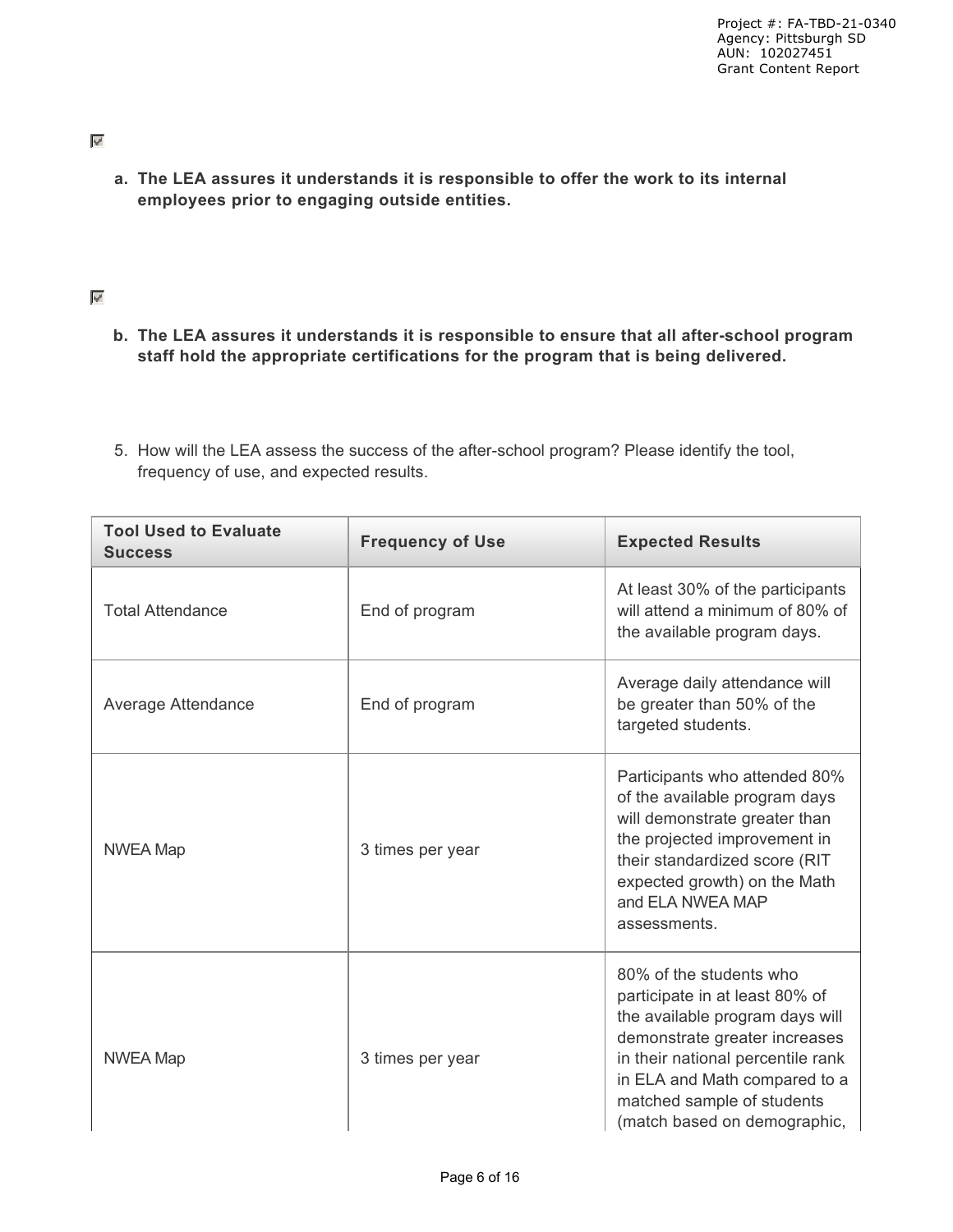| <b>Tool Used to Evaluate</b><br><b>Success</b> | <b>Frequency of Use</b> | <b>Expected Results</b> |  |
|------------------------------------------------|-------------------------|-------------------------|--|
|                                                |                         | and prior performance)  |  |

6. How will the LEA engage families in the after-school program?

At the time of this application, we plan to implement after-school programs at the school level. Due to the number of buildings within the District, the response here is very general as each school will have their own process for engaging families in the after-school program. In general, the administration at each school will engage the parents of students eligible for the after-school program at the inception when their child is identified. There will be regular checkins with the parents to ensure they are aware of the student's progress. Staff that will likely communicate with parents include school administration, the school's Family and Community Engagement Coordinator (FACE), teachers, and other school level staff including counselors and social workers.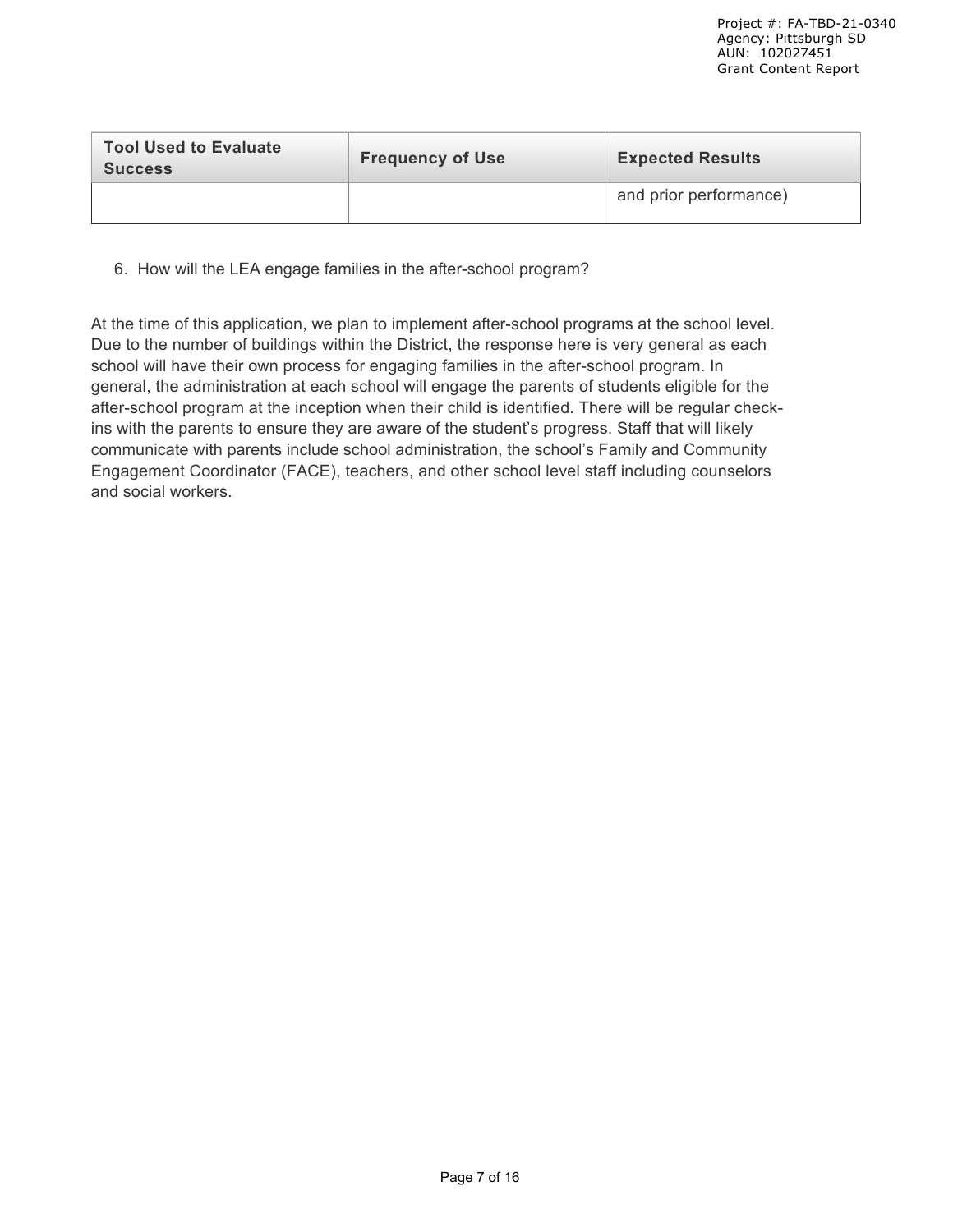## **Section: Budget - Instruction Expenditures**

Instruction Expenditures

## **Budget**

\$1,112,630.00 **Allocation** \$1,112,630.00

### **Budget Over(Under) Allocation**

\$0.00

Budget Overview

| <b>Function</b>                                                        | <b>Object</b>                            | <b>Amount</b> | <b>Description</b>                                                                                                                                    |
|------------------------------------------------------------------------|------------------------------------------|---------------|-------------------------------------------------------------------------------------------------------------------------------------------------------|
| 1100 - REGULAR<br><b>PROGRAMS-</b><br>ELEMENTARY/<br><b>SECONDARY</b>  | 500 - Other<br><b>Purchased Services</b> | \$6,500.00    | <b>Justice Scholars</b><br>Institute (JSI) - College<br>in High School course<br>credit fees                                                          |
| 1100 - REGULAR<br><b>PROGRAMS-</b><br>ELEMENTARY/<br><b>SECONDARY</b>  | 600 - Supplies                           | \$7,630.00    | <b>Justice Scholars</b><br>Institute (JSI) - Student<br>course Textbooks for<br>College in High School<br>courses and<br><b>Instructor's Books</b>    |
| 1100 - REGULAR<br><b>PROGRAMS-</b><br>ELEMENTARY /<br><b>SECONDARY</b> | 600 - Supplies                           | \$1,000.00    | <b>Justice Scholars</b><br>Institute (JSI) - Student<br><b>Research Educational</b><br>Materials (i.e. binders,<br>note-taking tools,<br>study tools) |
| 1100 - REGULAR<br><b>PROGRAMS-</b><br>ELEMENTARY/<br><b>SECONDARY</b>  | 500 - Other<br><b>Purchased Services</b> | \$1,500.00    | <b>Justice Scholars</b><br>Institute (JSI) - Student<br>research Support -<br>printing posters,<br>research papers and<br>binding services            |
|                                                                        |                                          |               | <b>Justice Scholars</b>                                                                                                                               |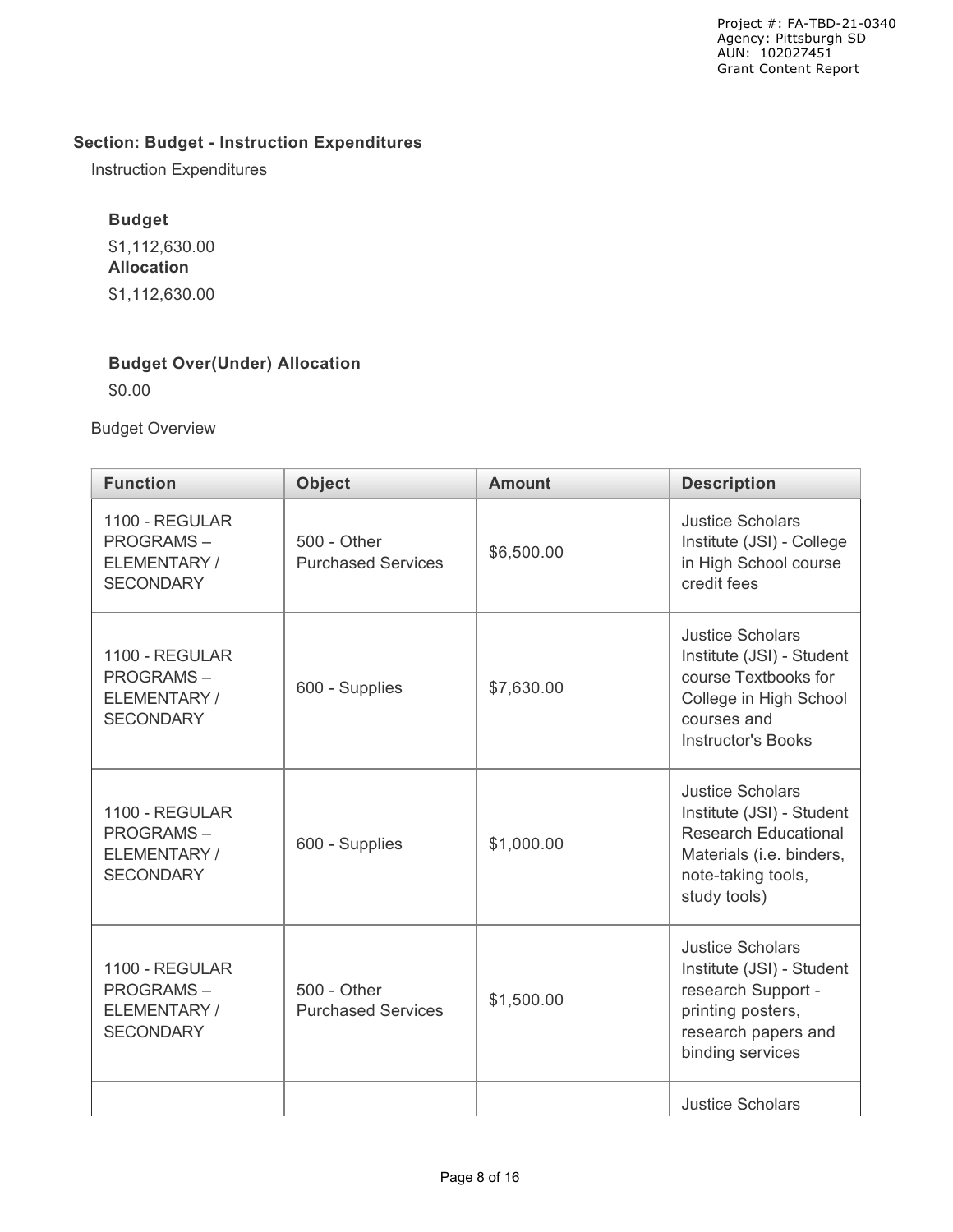| <b>Function</b>                                                              | <b>Object</b>                                                    | <b>Amount</b> | <b>Description</b>                                                                                                                                                                        |  |  |  |
|------------------------------------------------------------------------------|------------------------------------------------------------------|---------------|-------------------------------------------------------------------------------------------------------------------------------------------------------------------------------------------|--|--|--|
| 1100 - REGULAR<br><b>PROGRAMS-</b><br>ELEMENTARY/<br><b>SECONDARY</b>        | 500 - Other<br><b>Purchased Services</b>                         | \$19,700.00   | Institute (JSI) - College<br>in High School,<br>Student College Visits,<br>Workshops and Out of<br><b>School Time Sessions</b><br>- Transportation (i.e.<br>shuttle and charter<br>buses) |  |  |  |
| 1100 - REGULAR<br><b>PROGRAMS-</b><br>ELEMENTARY/<br><b>SECONDARY</b>        | 500 - Other<br><b>Purchased Services</b>                         | \$10,650.00   | <b>Justice Scholars</b><br>Institute (JSI) - College<br>in High School,<br>Student College Visits,<br>Workshops and Out of<br><b>School Time Sessions</b><br>- Speaker Fees               |  |  |  |
| 1100 - REGULAR<br><b>PROGRAMS-</b><br>ELEMENTARY/<br><b>SECONDARY</b>        | 600 - Supplies                                                   | \$10,100.00   | <b>Justice Scholars</b><br>Institute (JSI) - College<br>in High School,<br>Student College Visits,<br>Workshops and Out of<br><b>School Time Sessions</b><br>- Meals and<br>Refreshments  |  |  |  |
| 1100 - REGULAR<br><b>PROGRAMS-</b><br>ELEMENTARY/<br><b>SECONDARY</b>        | 600 - Supplies                                                   | \$1,300.00    | <b>Justice Scholars</b><br>Institute (JSI) - College<br>in High School,<br>Student College Visits,<br>Workshops and Out of<br><b>School Time Sessions</b><br>- Materials                  |  |  |  |
| 1400 - Other<br><b>Instructional Programs</b><br>- Elementary /<br>Secondary | 300 - Purchased<br>Professional and<br><b>Technical Services</b> | \$493,521.00  | <b>Enrichment Providers</b><br>(before, during and<br>after-school) -<br><b>Consultant Fees</b>                                                                                           |  |  |  |
| 1400 - Other<br><b>Instructional Programs</b><br>- Elementary /<br>Secondary | 100 - Salaries                                                   | \$165,600.00  | <b>Additional Before/After</b><br>School Supports -<br><b>Staff Salaries for After</b><br><b>School Programming</b>                                                                       |  |  |  |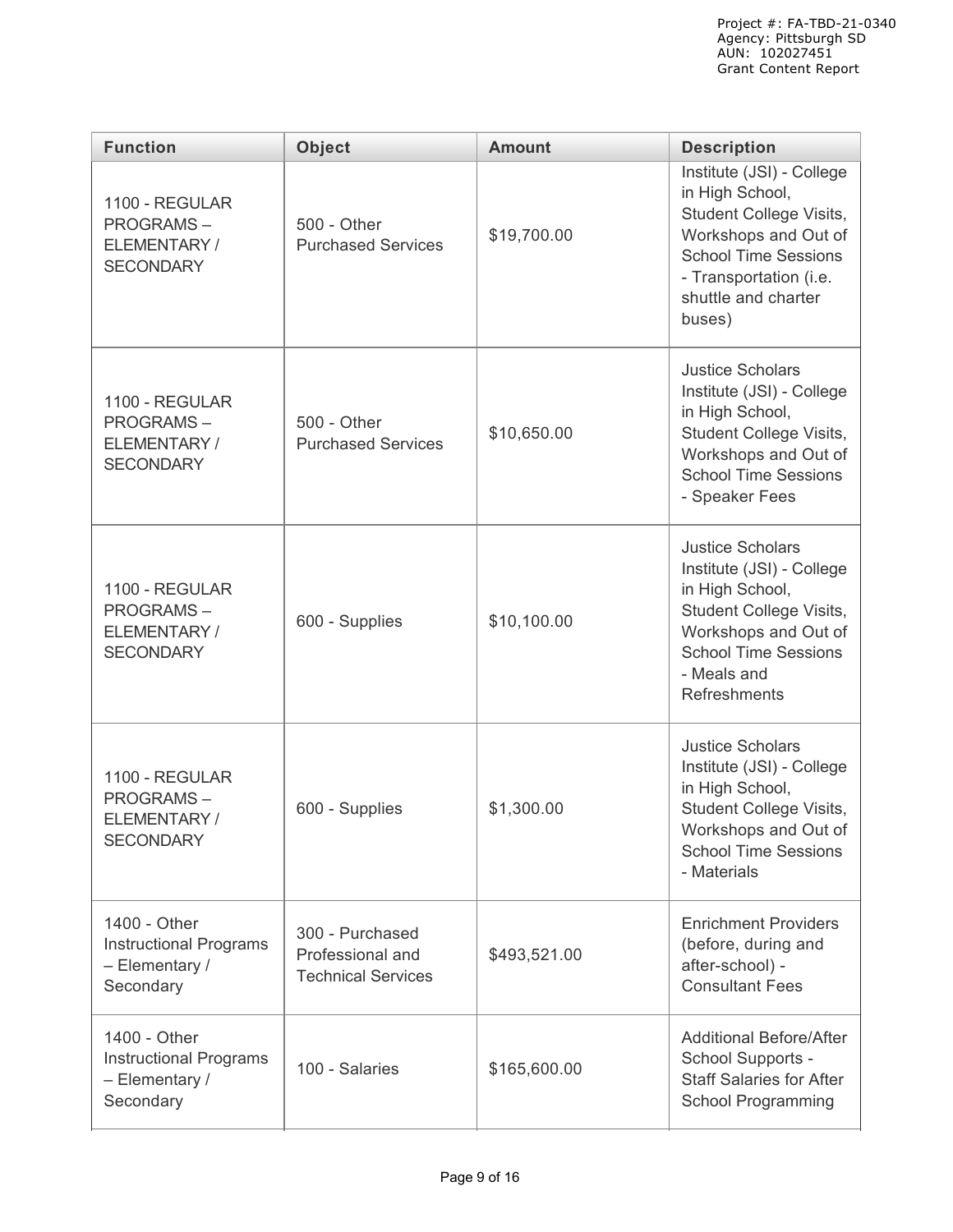| <b>Function</b>                                                                | <b>Object</b>  | <b>Amount</b> | <b>Description</b>                                                                                                                                   |
|--------------------------------------------------------------------------------|----------------|---------------|------------------------------------------------------------------------------------------------------------------------------------------------------|
| 1400 - Other<br><b>Instructional Programs</b><br>$-$ Elementary /<br>Secondary | 200 - Benefits | \$43,993.00   | <b>Additional Before/After</b><br>School Supports -<br><b>Mandatory Benefits for</b><br><b>Staff Salaries for After</b><br><b>School Programming</b> |
|                                                                                |                | \$761,494.00  |                                                                                                                                                      |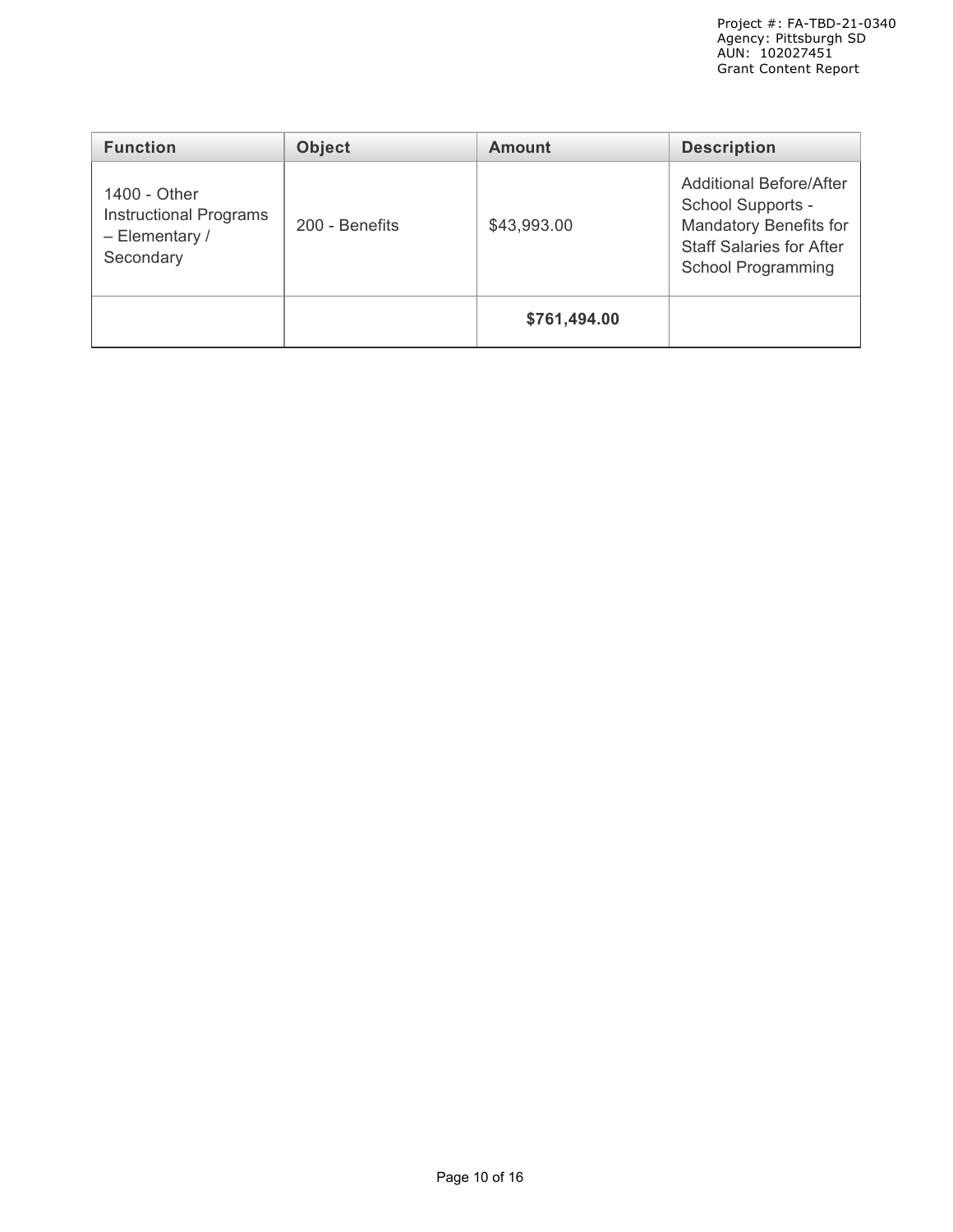## **Section: Budget - Support and Non-Instructional Expenditures**

Support and Non-Instructional Expenditures

# **Budget**

\$1,112,630.00 **Allocation** \$1,112,630.00

### **Budget Over(Under) Allocation**

\$0.00

Budget Overview

| <b>Function</b>                         | <b>Object</b>                               | <b>Amount</b> | <b>Description</b>                                                                                                                                                         |  |  |
|-----------------------------------------|---------------------------------------------|---------------|----------------------------------------------------------------------------------------------------------------------------------------------------------------------------|--|--|
| 2200 - Staff Support<br><b>Services</b> | 500 - Other<br><b>Purchased Services</b>    | \$4,350.00    | <b>Justice Scholars</b><br>Institute (JSI) - Bi-<br>weekly and Summer<br><b>Teacher PD/Network</b><br>Sessions - Speaker<br>Fees                                           |  |  |
| 2200 - Staff Support<br><b>Services</b> | 500 - Other<br><b>Purchased Services</b>    | \$1,670.00    | <b>Justice Scholars</b><br>Institute (JSI) - Bi-<br>weekly, Summer<br><b>Teacher PD/Network</b><br>Sessions and College<br>in High Schools -<br>Parking/Transportatio<br>n |  |  |
| 2200 - Staff Support<br><b>Services</b> | 600 - Supplies                              | \$1,950.00    | <b>Justice Scholars</b><br>Institute (JSI) - Bi-<br>weekly and Summer<br><b>Teacher PD/Network</b><br>Sessions - Meals and<br>Refreshments                                 |  |  |
| 2200 - Staff Support<br><b>Services</b> | 400 - Purchased<br><b>Property Services</b> | \$1,000.00    | <b>Justice Scholars</b><br>Institute (JSI) - Bi-<br>weekly and Summer<br><b>Teacher PD/Network</b><br>Sessions - Space                                                     |  |  |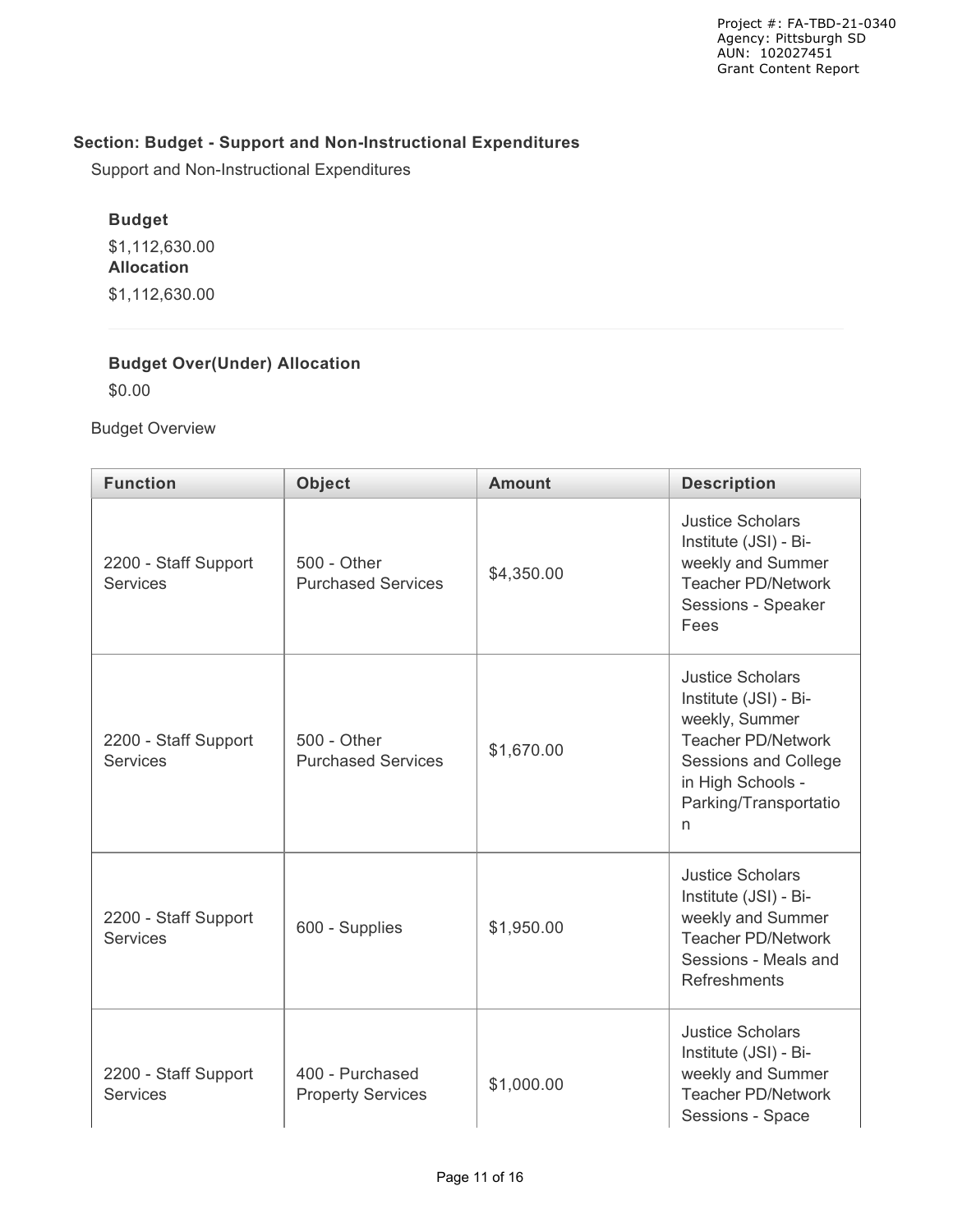| <b>Function</b>                                | <b>Object</b>                                                    | <b>Amount</b> | <b>Description</b>                                                                                                                                                                                                                                                                    |  |
|------------------------------------------------|------------------------------------------------------------------|---------------|---------------------------------------------------------------------------------------------------------------------------------------------------------------------------------------------------------------------------------------------------------------------------------------|--|
|                                                |                                                                  |               | <b>Rental Fee</b>                                                                                                                                                                                                                                                                     |  |
| 3300 - Community<br><b>Services</b>            | 600 - Supplies<br>\$700.00                                       |               | <b>Justice Scholars</b><br>Institute (JSI) - Bi-<br>weekly and Summer<br><b>Teacher PD/Network</b><br>Sessions - Materials<br>(i.e. notepads, pens,<br>index cards, etc.)                                                                                                             |  |
| 3300 - Community<br><b>Services</b>            | 500 - Other<br><b>Purchased Services</b>                         | \$4,000.00    | <b>Justice Scholars</b><br>Institute (JSI) -<br><b>Scholars and Family</b><br><b>Engagement Events -</b><br>Transportation                                                                                                                                                            |  |
| 3300 - Community<br><b>Services</b>            | 600 - Supplies                                                   | \$2,500.00    | <b>Justice Scholars</b><br>Institute (JSI) -<br>Scholars and Family<br><b>Engagement Events -</b><br><b>Materials</b>                                                                                                                                                                 |  |
| 3300 - Community<br><b>Services</b>            | 600 - Supplies                                                   | \$6,000.00    | <b>Justice Scholars</b><br>Institute (JSI) -<br><b>Scholars and Family</b><br><b>Engagement Events -</b><br>Meals and<br>Refreshments                                                                                                                                                 |  |
| 2100 - SUPPORT<br>SERVICES-<br><b>STUDENTS</b> | 300 - Purchased<br>Professional and<br><b>Technical Services</b> | \$269,000.00  | Saving Our Sons and<br>Daughters -<br><b>Consultant Fees -</b><br>focus on teaching<br>students how to<br>resolve conflict and<br>develop coping skills<br>using restorative<br>circle/practices, art,<br>therapy, yoga, and<br>mindfulness after<br>being traumatized by<br>violence |  |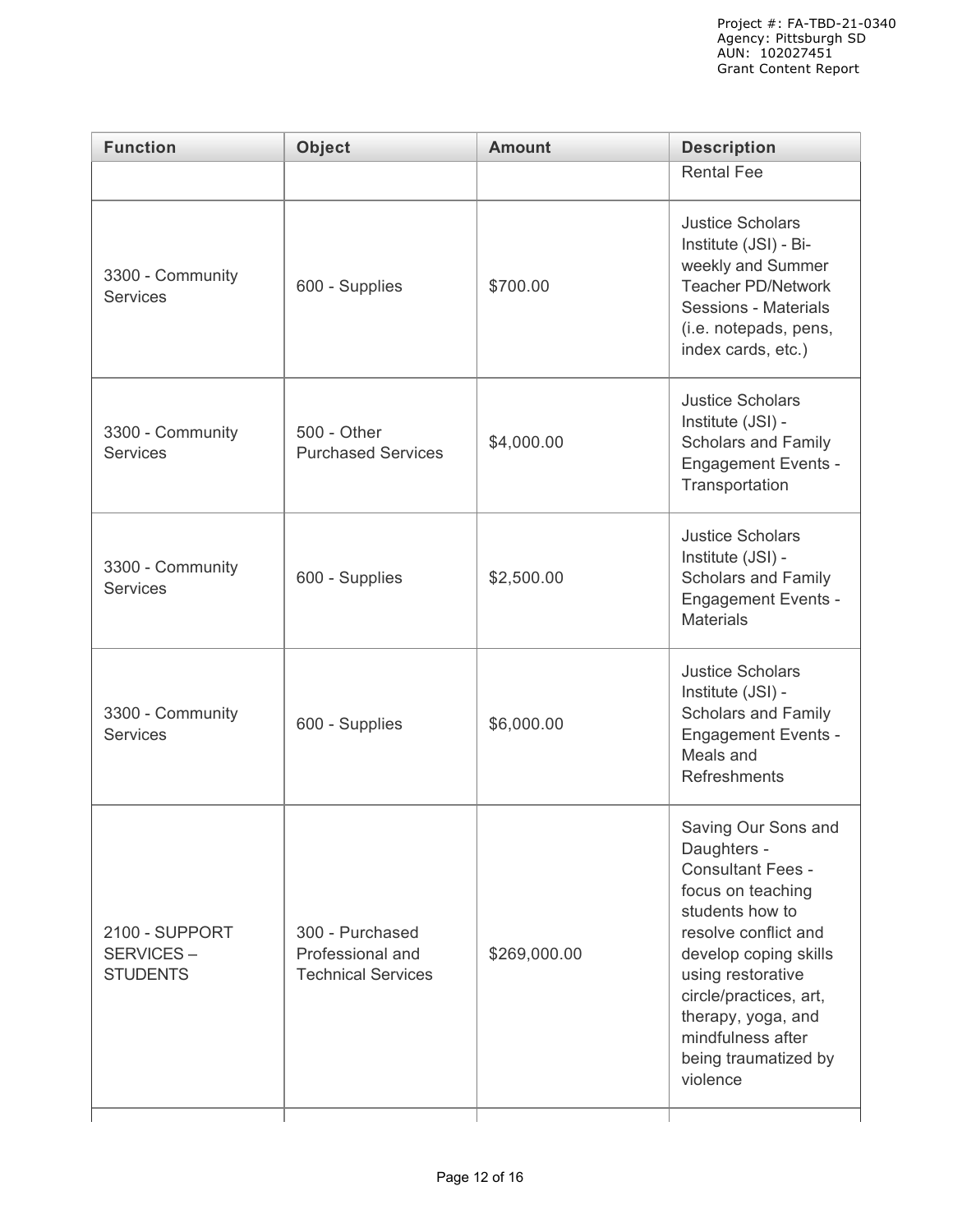| <b>Function</b>                                                  | <b>Object</b>                               | <b>Amount</b> | <b>Description</b>                                                                                                                  |
|------------------------------------------------------------------|---------------------------------------------|---------------|-------------------------------------------------------------------------------------------------------------------------------------|
| 5000 - OTHER<br><b>EXPENDITURES AND</b><br><b>FINANCING USES</b> | 900 - Indirect Costs<br>Rate                | \$56,966.00   | Indirect Costs @<br>5.12%                                                                                                           |
| 3300 - Community<br><b>Services</b>                              | 400 - Purchased<br><b>Property Services</b> | \$3,000.00    | <b>Justice Scholars</b><br>Institute (JSI) -<br><b>Scholars and Family</b><br><b>Engagement Events -</b><br><b>Space Rental Fee</b> |
|                                                                  |                                             | \$351,136.00  |                                                                                                                                     |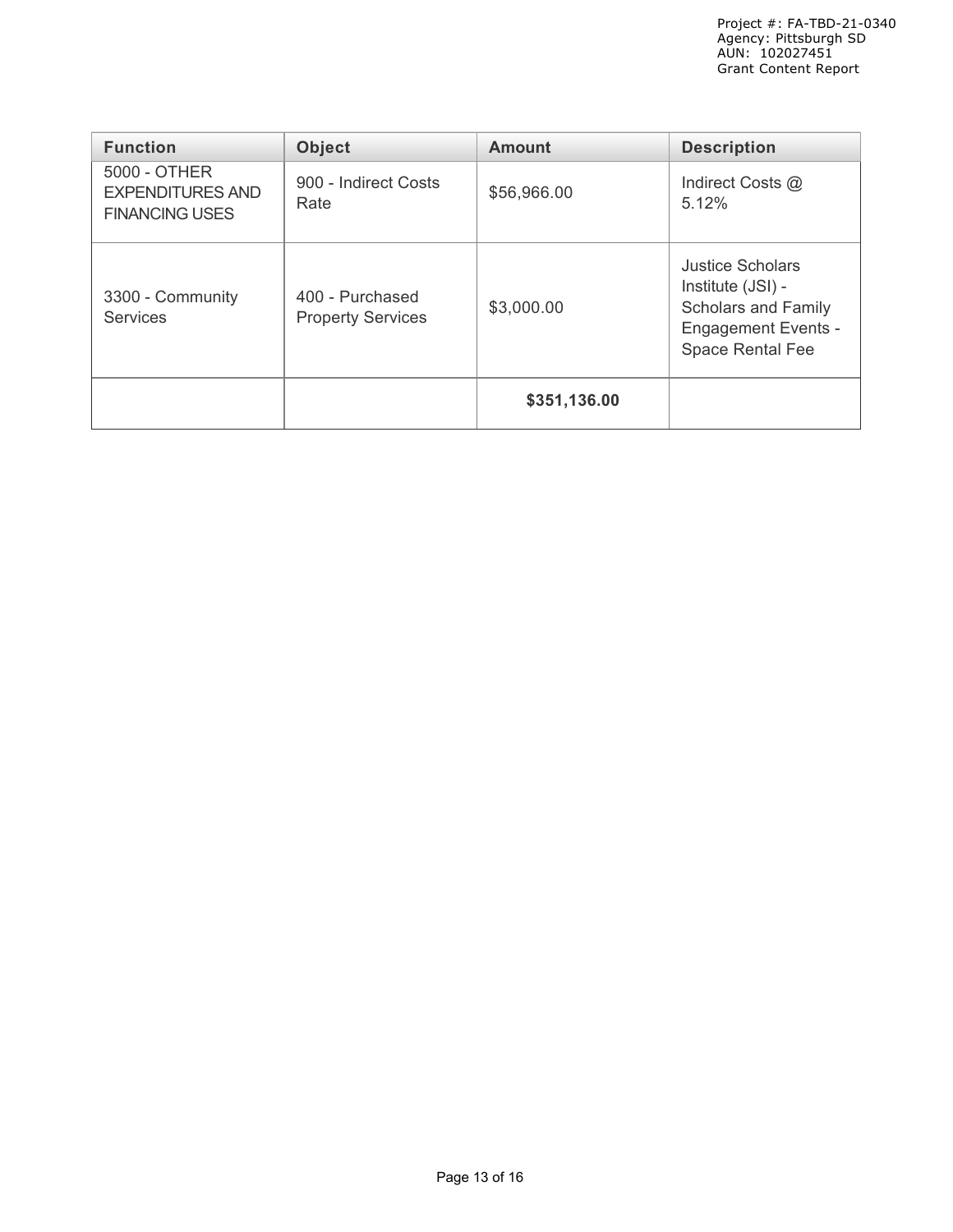# **Section: Budget - Budget Summary BUDGET SUMMARY**

|                                                                                   | 100<br><b>Salaries</b>   | 200<br><b>Benefits</b> | 300<br><b>Purchased</b><br>Professional<br>and<br><b>Technical</b><br><b>Services</b> | 400<br><b>Purchased</b><br>Property<br><b>Services</b> | 500 Other<br><b>Purchased</b><br><b>Services</b> | 600<br><b>Supplies</b><br>800<br><b>Dues</b><br>and<br><b>Fees</b> | 700<br><b>Property</b> | <b>Totals</b> |
|-----------------------------------------------------------------------------------|--------------------------|------------------------|---------------------------------------------------------------------------------------|--------------------------------------------------------|--------------------------------------------------|--------------------------------------------------------------------|------------------------|---------------|
| 1000 Instruction                                                                  | \$0.00                   | \$0.00                 | \$0.00                                                                                | \$0.00                                                 | \$0.00                                           | \$0.00                                                             | \$0.00                 | \$0.00        |
| 1100 REGULAR<br><b>PROGRAMS-</b><br><b>ELEMENTARY/</b><br><b>SECONDARY</b>        | \$0.00                   | \$0.00                 | \$0.00                                                                                | \$0.00                                                 | \$38,350.00                                      | \$20,030.00                                                        | \$0.00                 | \$58,380.00   |
| <b>1200 SPECIAL</b><br><b>PROGRAMS-</b><br><b>ELEMENTARY/</b><br><b>SECONDARY</b> | \$0.00                   | \$0.00                 | \$0.00                                                                                | \$0.00                                                 | \$0.00                                           | \$0.00                                                             | \$0.00                 | \$0.00        |
| 1300 CAREER<br><b>AND TECHNICAL</b><br><b>EDUCATION</b>                           | \$0.00                   | \$0.00                 | \$0.00                                                                                | \$0.00                                                 | \$0.00                                           | \$0.00                                                             | \$0.00                 | \$0.00        |
| 1400 Other<br>Instructional<br>Programs-<br>Elementary /<br>Secondary             | \$165,600.00 \$43,993.00 |                        | \$493,521.00                                                                          | \$0.00                                                 | \$0.00                                           | \$0.00                                                             | \$0.00                 | \$703,114.00  |
| 1600 * ADULT<br><b>EDUCATION</b><br><b>PROGRAMS</b>                               | \$0.00                   | \$0.00                 | \$0.00                                                                                | \$0.00                                                 | \$0.00                                           | \$0.00                                                             | \$0.00                 | \$0.00        |
| 1700 Higher<br><b>Education</b><br><b>Programs</b>                                | \$0.00                   | \$0.00                 | \$0.00                                                                                | \$0.00                                                 | \$0.00                                           | \$0.00                                                             | \$0.00                 | \$0.00        |
| 1800 Pre-K                                                                        | \$0.00                   | \$0.00                 | \$0.00                                                                                | \$0.00                                                 | \$0.00                                           | \$0.00                                                             | \$0.00                 | \$0.00        |
| 2000 SUPPORT<br><b>SERVICES</b>                                                   | \$0.00                   | \$0.00                 | \$0.00                                                                                | \$0.00                                                 | \$0.00                                           | \$0.00                                                             | \$0.00                 | \$0.00        |
| 2100 SUPPORT<br><b>SERVICES -</b><br><b>STUDENTS</b>                              | \$0.00                   | \$0.00                 | \$269,000.00                                                                          | \$0.00                                                 | \$0.00                                           | \$0.00                                                             | \$0.00                 | \$269,000.00  |
| 2200 Staff<br><b>Support</b>                                                      | \$0.00                   | \$0.00                 | \$0.00                                                                                | \$1,000.00]                                            | \$6,020.00                                       | \$1,950.00                                                         | \$0.00                 | \$8,970.00    |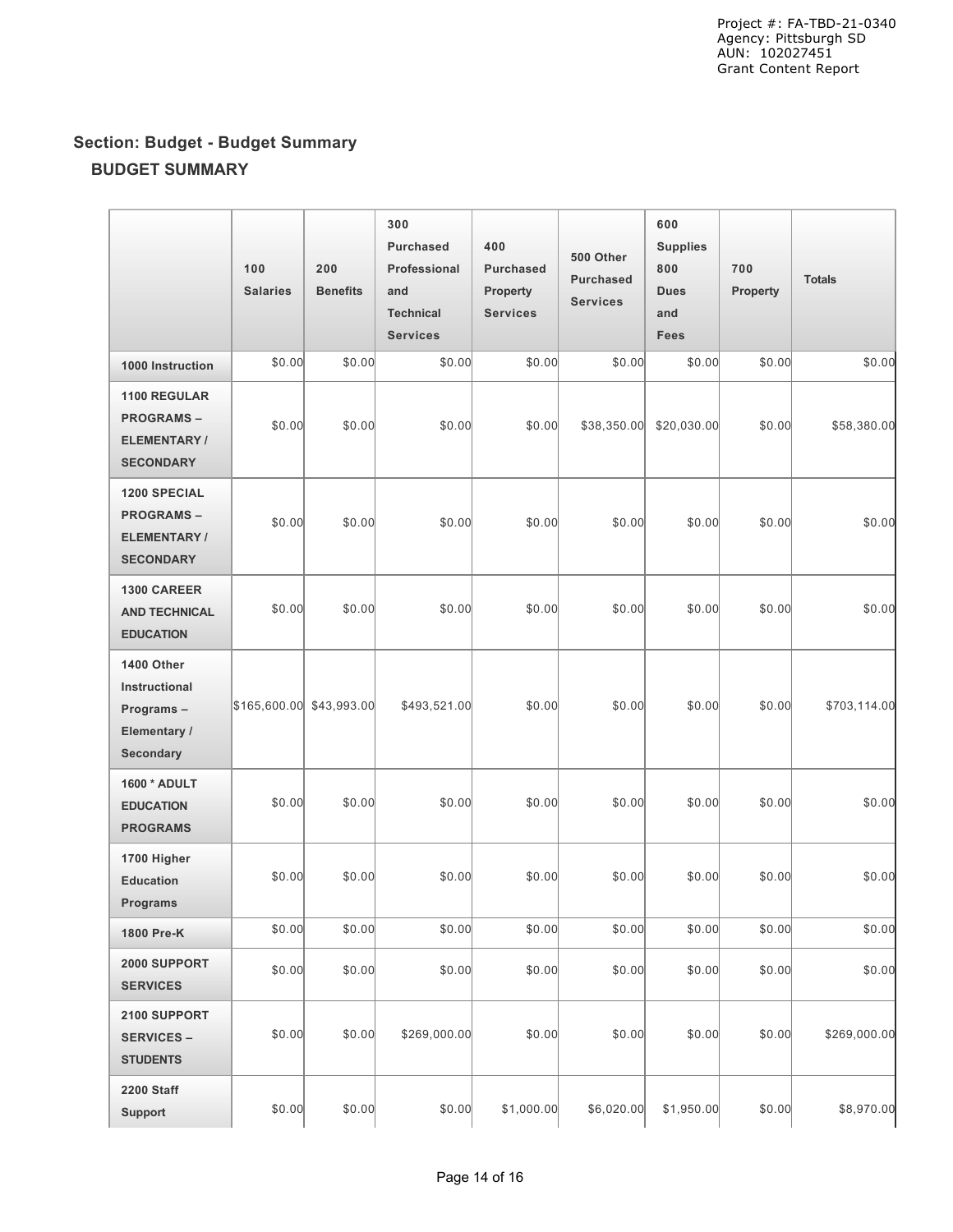|                                                                                                                             | 100<br><b>Salaries</b> | 200<br><b>Benefits</b> | 300<br><b>Purchased</b><br>Professional<br>and<br><b>Technical</b><br><b>Services</b> | 400<br><b>Purchased</b><br>Property<br><b>Services</b> | 500 Other<br><b>Purchased</b><br><b>Services</b> | 600<br><b>Supplies</b><br>800<br><b>Dues</b><br>and<br>Fees | 700<br>Property | <b>Totals</b> |
|-----------------------------------------------------------------------------------------------------------------------------|------------------------|------------------------|---------------------------------------------------------------------------------------|--------------------------------------------------------|--------------------------------------------------|-------------------------------------------------------------|-----------------|---------------|
| <b>Services</b>                                                                                                             |                        |                        |                                                                                       |                                                        |                                                  |                                                             |                 |               |
| 2300 SUPPORT<br><b>SERVICES -</b><br><b>ADMINISTRATION</b>                                                                  | \$0.00                 | \$0.00                 | \$0.00                                                                                | \$0.00                                                 | \$0.00                                           | \$0.00                                                      | \$0.00          | \$0.00        |
| 2400 Health<br><b>Support</b><br><b>Services</b>                                                                            | \$0.00                 | \$0.00                 | \$0.00                                                                                | \$0.00                                                 | \$0.00                                           | \$0.00                                                      | \$0.00          | \$0.00        |
| 2500 Business<br><b>Support</b><br><b>Services</b>                                                                          | \$0.00                 | \$0.00                 | \$0.00                                                                                | \$0.00                                                 | \$0.00                                           | \$0.00                                                      | \$0.00          | \$0.00        |
| 2600 Operation<br>and Maintenance                                                                                           | \$0.00                 | \$0.00                 | \$0.00                                                                                | \$0.00                                                 | \$0.00                                           | \$0.00                                                      | \$0.00          | \$0.00        |
| 2700 Student<br>Transportation                                                                                              | \$0.00                 | \$0.00                 | \$0.00                                                                                | \$0.00                                                 | \$0.00                                           | \$0.00                                                      | \$0.00          | \$0.00        |
| 2800 Central<br><b>Support</b><br><b>Services</b>                                                                           | \$0.00                 | \$0.00                 | \$0.00                                                                                | \$0.00                                                 | \$0.00                                           | \$0.00                                                      | \$0.00          | \$0.00        |
| 3000<br><b>OPERATION OF</b><br><b>NON-</b><br><b>INSTRUCTIONAL</b><br><b>SERVICES</b>                                       | \$0.00                 | \$0.00                 | \$0.00                                                                                | \$0.00                                                 | \$0.00                                           | \$0.00                                                      | \$0.00          | \$0.00        |
| <b>3100 Food</b><br><b>Services</b>                                                                                         | \$0.00                 | \$0.00                 | \$0.00                                                                                | \$0.00                                                 | \$0.00                                           | \$0.00                                                      | \$0.00          | \$0.00        |
| 3200 Student<br><b>Activities</b>                                                                                           | \$0.00                 | \$0.00                 | \$0.00                                                                                | \$0.00                                                 | \$0.00                                           | \$0.00                                                      | \$0.00          | \$0.00        |
| 3300 Community<br><b>Services</b>                                                                                           | \$0.00                 | \$0.00                 | \$0.00                                                                                | \$3,000.00                                             | \$4,000.00                                       | \$9,200.00                                                  | \$0.00          | \$16,200.00   |
| <b>4000 FACILITIES</b><br><b>ACQUISITION,</b><br><b>CONSTRUCTION</b><br><b>AND</b><br><b>IMPROVEMENT</b><br><b>SERVICES</b> | \$0.00                 | \$0.00                 | \$0.00                                                                                | \$0.00                                                 | \$0.00                                           | \$0.00                                                      | \$0.00          | \$0.00        |